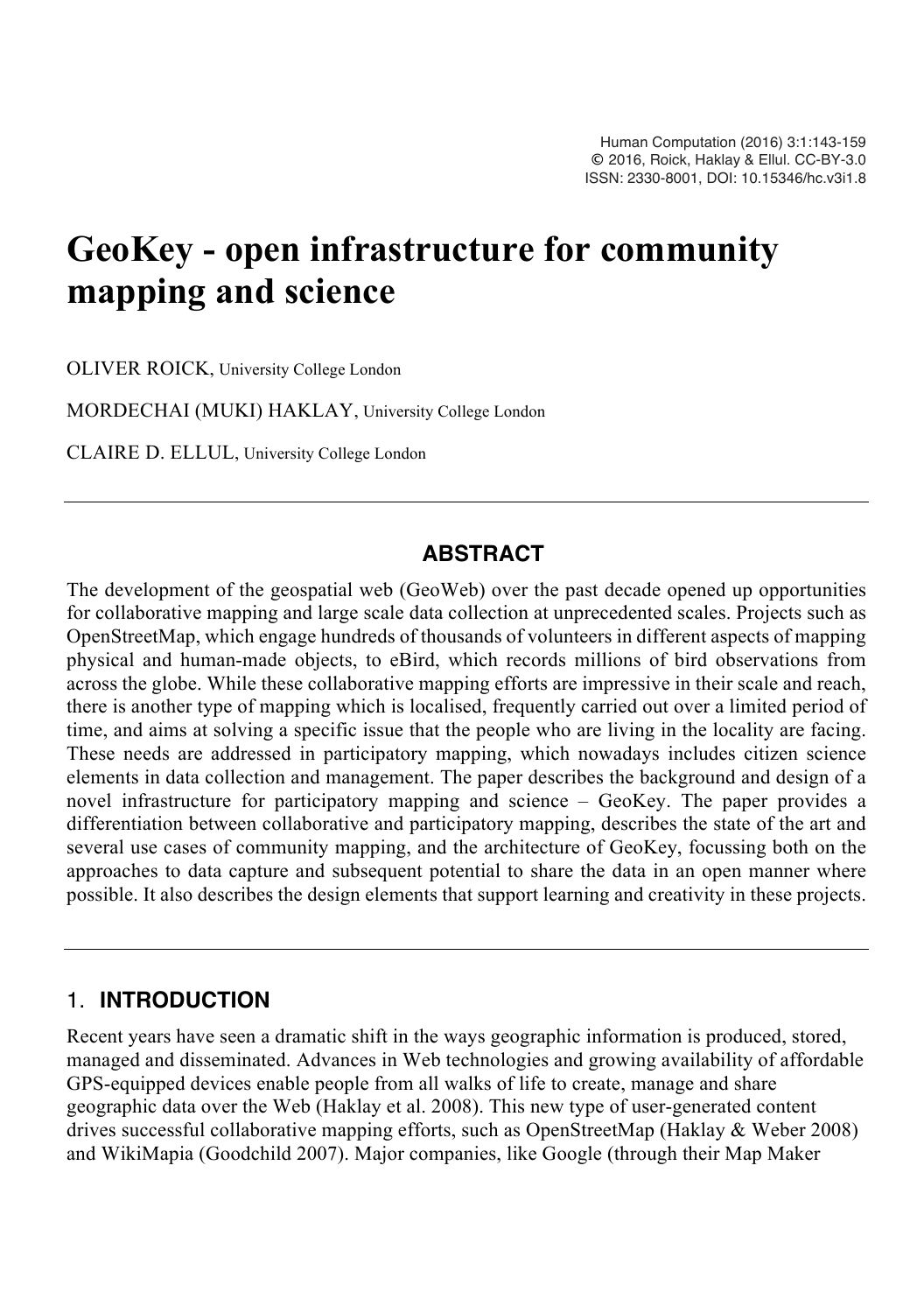programme) or TomTom's TeleAtlas, employ collaboratively mapped information to improve their services by updating their base-maps or applying the data to generate real-time traffic information. These projects, which can involve hundreds of thousands of participants focus on creating and improving base-maps to be used in web-mapping applications or on mobile devices as context maps for a variety of geospatial applications. Others, such as Crowdmap from Ushahidi allows the mapping of information that is provided by participants using simple mobile devices and Short Messaging Service (SMS) – especially in situations where it is urgent to transfer information to understand the situation on the ground (Starbird 2011).

Importantly, from the geographical information technologies perspective, these approaches are straightforward applications that use collaborative mapping to survey physical features. Their aim is to describe and represent physical objects, or hold information that can be easily linked to a geographical place (e.g. an incident report in Crowdmap). While these applications are very successful in their reach and functionality, there is a class of mapping that is not well served by them, namely participatory mapping.

Collaborative mapping (where the main aim is to record location information accurately and efficiently, as in OpenStreetMap) and participatory or community mapping are different. In the latter the aim is to produce maps that are meaningful to the producers, respect their ownership over the information, allow them to select representations that express what is important to them and potentially empower them to take control over the decisions that will influence their life (Sieber 2006; Verplanke et al. 2016). These maps aim to stimulate collective discussions, spatial learning and information exchange that empower participants to affect decision making and policies. Participatory mapping therefore focuses on local communities consisting of people who share common objectives and priorities as well as common local knowledge on a specific area. Participatory mapping technologies build on a rich history of participatory mapping that started in the 1970s (Cambers 2006), which in the mid-1990s evolved into the area of Public Participation Geographic Information Systems (PPGIS) or Participatory GIS (PGIS) (see Sieber 2006 for a detailed discussion). Participatory Mapping is mostly focused on a bounded geographic area and frequently limited in time as the maps are used within a specific community goal. While people do collect facts, the emphasis in participatory mapping projects is on discussing, annotating and expressing opinions about a certain object or group of objects, at times with less regard to the exact location of the object but rather on the general location. For example, noting that an area is frequented by youth and therefore noisy is not about bounding a polygon around few streets, but indicating an approximate location. Collaborative mapping, on the other hand, is in general open for everyone to contribute information; mapping does not serve a certain geographic extent or a specific objective; the actual use case is not determined up-front. Ease-of-use in data entry, analysis and sense making is critical, as the maps are intended to be used by a very large group of people, some of them with low technical and map-reading abilities.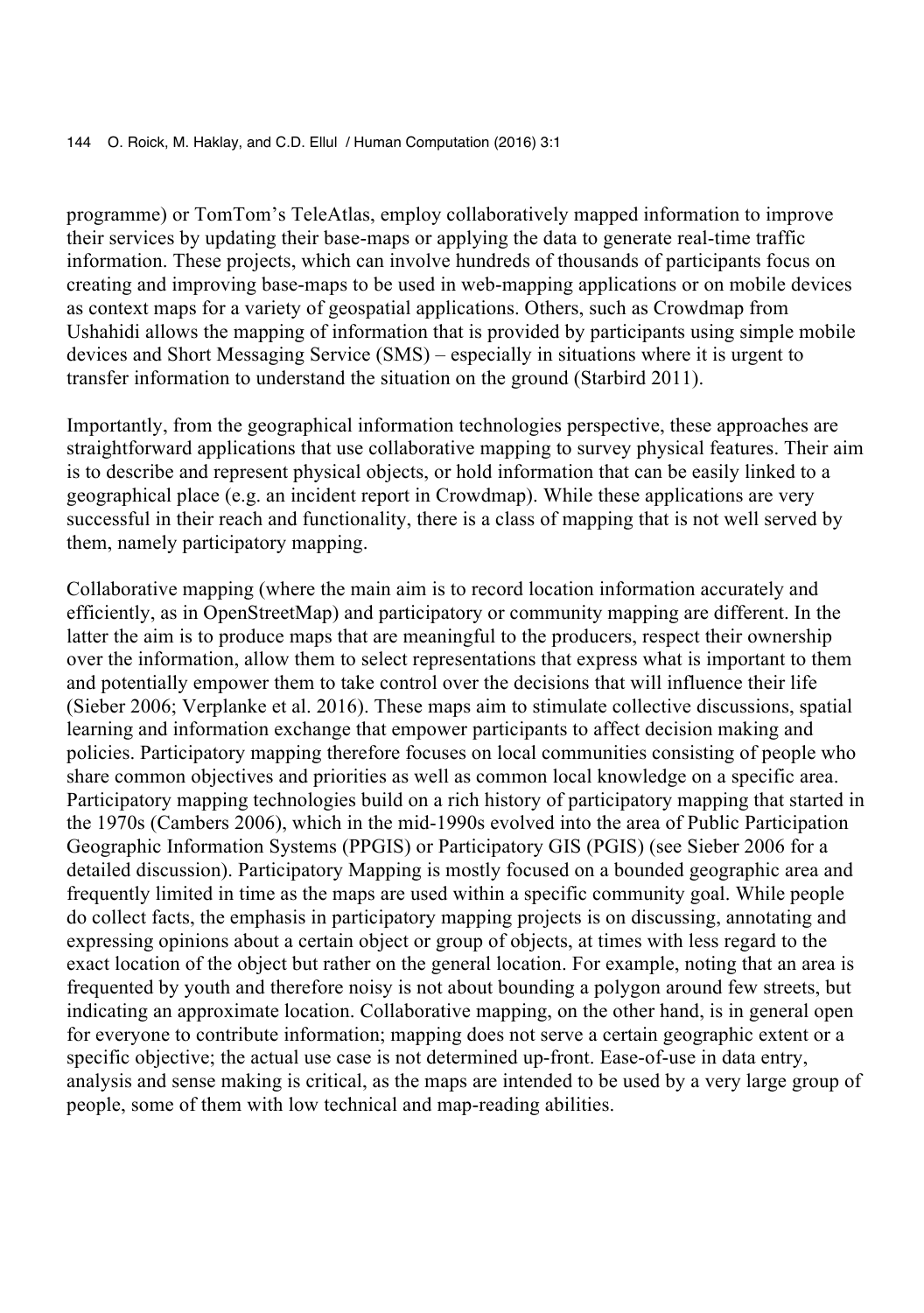Another area of importance for participatory mapping is citizen science. Citizens have been supporting scientific research since it started in the seventeenth century by contributing observations, analysing data and disseminate research results. Recently, the collection of geographic scientific data has been simplified by the advent of affordable GPS receivers and GPS-equipped smartphones (Bonney et al. 2014). In addition to simple observations – such as bird counts – mapping for citizen science also includes subjective perceptions that are combined with sensor measurements, for instance on environmental issues such as noise or air pollution. For strictly scientific projects the quality of the data is of utmost importance as it widely influences the quality of the analysis result. However, when integrated within a participatory mapping context, there is a need to carefully balance cost, resources and practical aspects of data collection to allow high quality scientific data collection and analysis which is combined with perceptions and discussions as in the general case. Therefore, collected information has to be benchmarked against some calibrated reference data, but can also serve local needs and goals. For example, during a noise mapping campaign around London City Airport participants were asked to articulate the noise level through subjective annotations (such as acceptable, annoying, or exhausting) that were then correlated to measurements of a noise meter. This form of citizen science, or, as the Public Laboratory of Open Technology and Science prefer to call it 'civic science', includes the accurate and precise data collection through a range of instruments, with the important inclusion of meanings, annotations and discussions. An example for such integration is provided in Local Ground (van Wart 2010) – a project created at UC Berkeley School of Information – that utilises printed paper maps, which are then scanned and processed using their Local Ground platform to update and enrich information portrayed on base-maps. Against this background, this paper focuses on an open source platform that was developed to support the implementation of participatory mapping – GeoKey (www.geokey.org.uk) – both in terms of data capture and in terms of subsequent open data sharing. GeoKey is utilizing existing open-source code bases as much as possible and further propose an open API that allows users of third-party applications or social media sites to easily integrate with it by implementing connector modules that operate as gateways between our system and third-party applications. GeoKey was developed with partial support of the EU FP7 project Citizen Cyberlab, with a goal to support learning and creativity within a participatory mapping project. We review such use of the application towards the end of the paper.

GeoKey builds on the lessons that we learned from our community mapping system, which was developed between 2007 and 2014 (Ellul et al. 2011a, 2011b). In this paper we provide the rationale and the design outline of the GeoKey system. We start by describing the current state of the art in participatory mapping systems, and the potential use cases for participatory mapping from previous work that was carried out at UCL. Based on these, we explain the objectives and design rationale for GeoKey and its general architecture. We complete the report with a demonstration of an application that is using GeoKey capabilities and chart its future directions.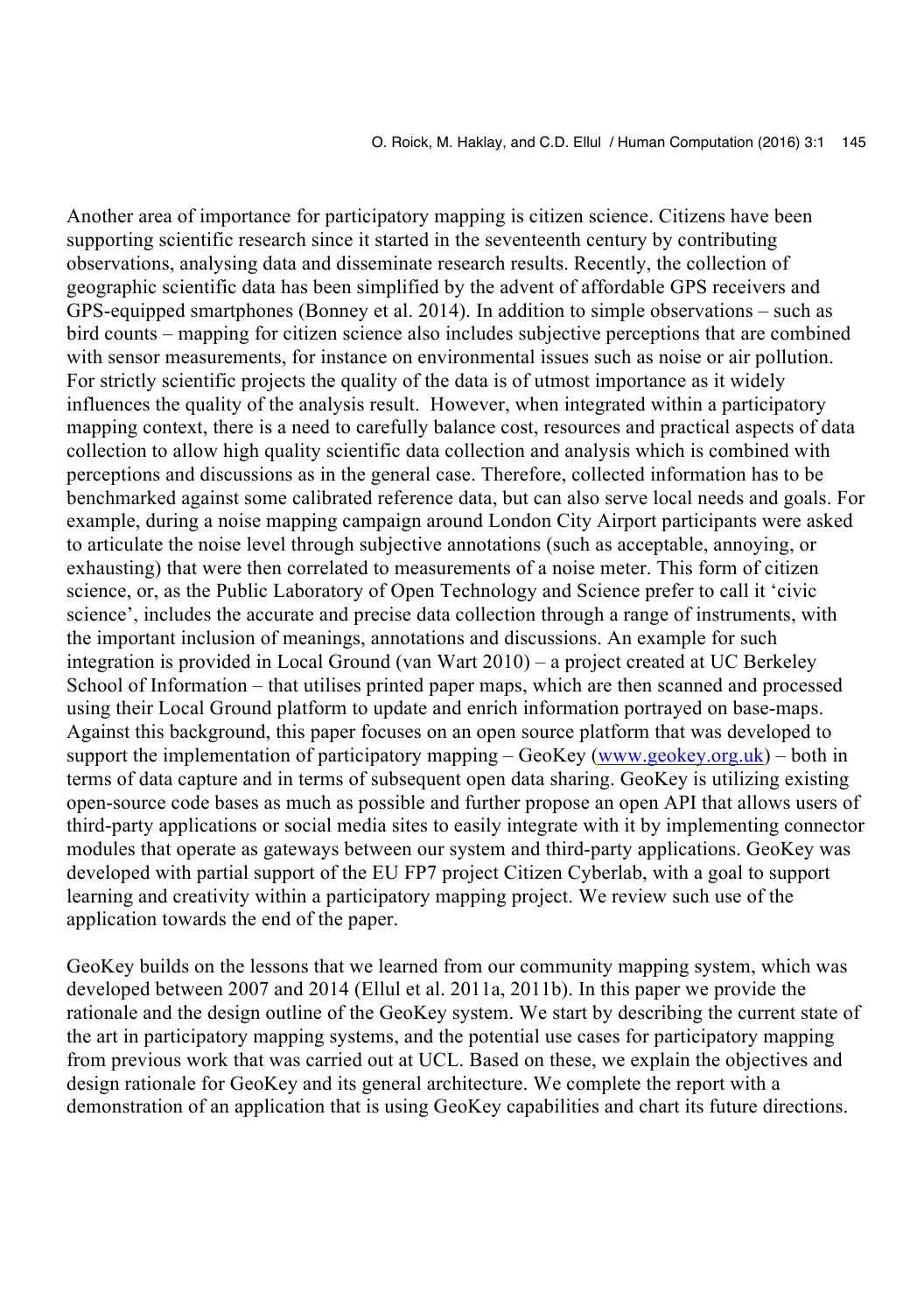#### 2. **EXISTING PARTICIPATORY MAPPING PLATFORMS AND USE CASES**

Besides the aforementioned collaborative mapping systems (e.g., OpenStreetMap), a number efforts emerged that aimed at implementing concepts of participatory mapping by providing means to collect and present individual environmental perceptions. One of the most comprehensive example is Geolive (Tudge et al. 2012), which was developed in the University of British Columbia by Jon Corbett and colleagues as a closed system that was run by the university, and an application of the Crowdmap system that was mentioned above. While the Geographic Information Systems (GIS) market leader has a programme call Esri Community Maps program (Esri 2015), it is important to notice that this use of the term is in the US context, where it means a settlement. Therefore, the program is aimed at allowing those with municipal responsibilities to manage their geospatial data in a single location using Esri's tools, and not to explicitly engage the public (though it is possible to do so).

Geolive and Crowdmap support participatory mapping by providing the means to post text, photos or videos to a map by assigning the piece of media to a place or location. Instead of focussing on mapping of geographic features to create high quality topographic maps, these applications address collection of participant's perceptions in the environment. Geolive was developed with special attention to the principles of participatory mapping, and does that in a controlled environment, whereas Crowdmap lean more towards the crowdsourcing model with less restrictions on the submissions and integration of information. Other projects are more focussed on a specific topic or domain. For example, the Green Map System (Perkins 2007) utilises collaborative online mapping to gather natural, cultural and social places that manifest a way of sustainable living, which are led through a participatory localised process, and are controlled by the contributors.

The services that are proposed here focus on either collecting descriptions of environmental perceptions through various types of media – such as texts, videos or photographs – or surveying information encoded in a set of predefined attributes. However, a combination of both approaches, for instance by integrating the data within one system or providing means to dynamically combine the data through public APIs, can enrich the collected data with media and in turn increase the amount information and quality for the user working with the data. In many systems, once the data is created and stored, it is kept within the service and is not accessible through third-party applications that can help to exploit, analyse or visualise the information other than through the capabilities the respective service provides. This is mostly because of missing platform-independent APIs or the fact that the data can only be accessed using vendor-specific proprietary software, as with ESRI Community Maps Program (Esri 2015), or the way it is currently handled in Mapping for Change platform of Community Maps (Ellul et al. 2011b) or by Geolive. Providing a means to access the data through third-party applications, again through public APIs, increases the possibilities to exploit, visualise and analyse the data and extract information in manifold ways.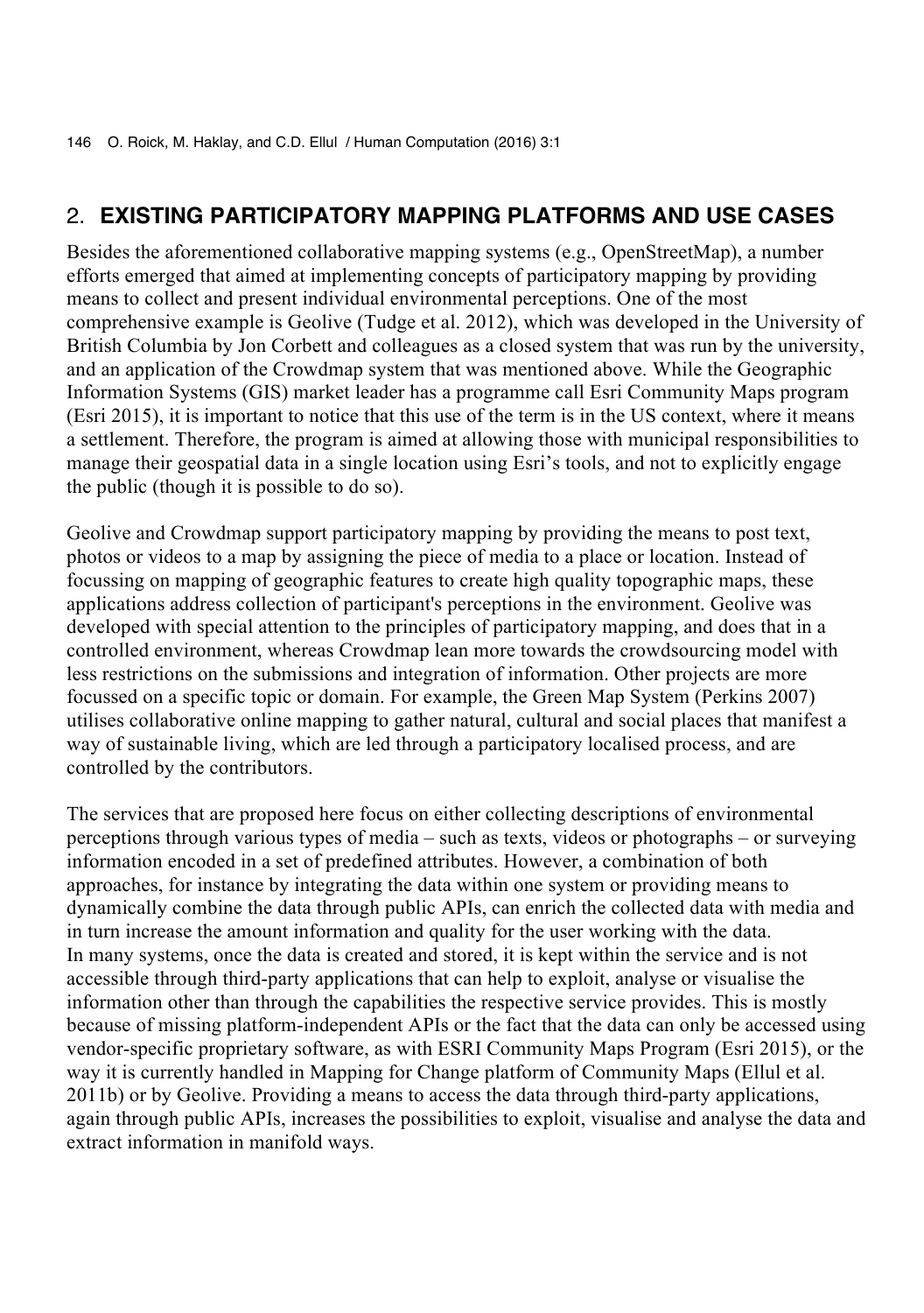Furthermore, in most cases data contributed to a platform is in general available for anyone to view and access. However, in some case this may not be desired since the uploaded data may be a threat to someone's privacy, or to community control over the data, or can lead to serious risks to participants as adversaries can find details of who collected a piece of information that they find threatening. Therefore, a fine-grained management of user access down to the feature level is needed in participatory mapping platforms. Geolive already adopts the premise of ownership control as it allows for specifying which users can access the stored data.

In current systems, data is often directly integrated or fused with existing datasets. Options to correcting and editing data are often not available. This is a problem, since the data is contributed by general participant who can be expected to unintentionally add errors into the data, or might not represent the views of the community (if the specific approach that is used in the case is toward a consensus map). Crucial quality control and mechanisms that allow for correction of errors are important to ensure a certain level of data quality, and general agreement on the content of the system. However, users have to be encouraged to constantly contribute new as well as review and edit existing data. Adapting features from online social networks can increase user commitment to a collaborative project. For instance, newsfeeds on recent mapping activities can initiate further actions, as users are able to discover errors or missing features. Game-like elements, such as leader-boards that allow to compare one's performance with that of friends or honour badges for a certain number of edited features can keep users motivated to carry on mapping. Taking these limitations as a starting point, and in order to make the requirements for GeoKey clearer, we now look at three use–cases of the system, using projects that have been running at UCL in recent years.

# 2.1 **Assisting Forest Communities to Fight Illegal Poaching**

Indigenous people in the Congo basin highly depend on natural resources for their livelihoods. They are, on the other hand, rarely involved in management decisions relating to their area. In order to allow these people to express their wishes as well as identify violations of regulations, rugged smartphones can be used to record observations of illegal logging and over-hunting by commercial poachers. This information can be applied to put pressure on authorities and to make local law enforcement more effective (Stevens et al. 2013).

The data captured is highly sensitive and therefore should not be accessed and used by the general public as open data. A central storage and management system therefore requires the means to authorise single users or user groups, while explicitly excluding others. Moreover, the process of agreeing who has access to the information is based on Free and Prior Informed Consent (FPIC see Lewis et al. 2008). The process requires that the community will have full control over information sharing and therefore it is required that information will not be disseminated beyond trusted parties. Moreover, some information might have an internal cultural sensitivity (e.g. should be shown only for certain people in the community while hidden from others). At the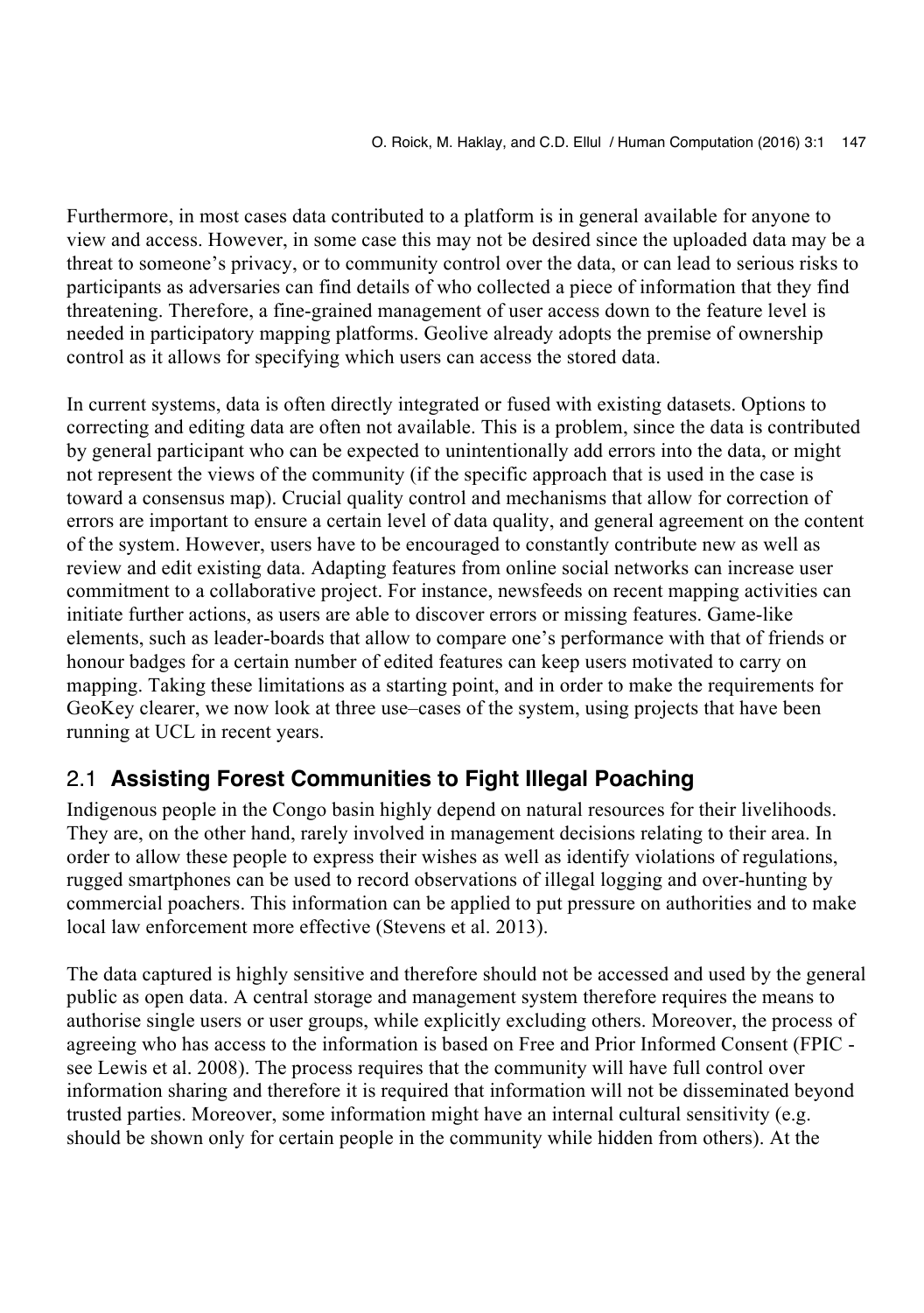same time, other parts of the information that can be collected in the field (e.g. the location of roads or names of villages) can be shared freely.

#### 2.2 **Noise Mapping at London City Airport**

In 2008, plans for changing the operations of London City Airport caused concern to residents who are living adjacent to it with regard to the level of noise pollution caused by increasing the number of flights. Using affordable noise meters residents were able to collect noise recordings over a period of two months. That data, in turn, was applied to prove correlation between high noise levels and the airport's working hours. In 2010, they requested access to the community mapping system to carry out further measurements by themselves. In the second set of measurements, residents were further encouraged to include a personal annotation of how they perceive the noise level using a set of predefined words, such as relaxing, annoying or disturbing. The captured data this needed to include not only the measurements but also to provide space for a description of contextual details, discussion (e.g. these flights are especially noisy today) and multimedia (photographs, recording) and tags. With the growth of applications such as NoiseTube (Maisonneuveet al. 2009) and WideNoise (Baker et al. 2013) which enable people to measure noise with their smartphones, there is also the need to enable the potential of adding data streams from associated websites, or redirecting the data to a specific community map. The community might also want to record specific themes (layers) of information, such as the location of vulnerable facilities (e.g. schools) or the location of people who work in shifts (who are less tolerant to daytime noise). The data need to be extracted as a map, but also to allow manipulations to produce different visualisations that combine qualitative and quantitative information, in which a cluster of points indicates the observed  $dB(A)$  measurements, linked to a description, with some of the statements by participant in baloons (see Figure 1) – these visualisations represent the community views on noise and the airport.

#### 2.3 **Mapping Community Perceptions**

A final example for participatory mapping is provided from another project that was carried out in 2008, as part of the UrbanBuzz set of projects. In this case, participatory mapping was employed to gather information on how residents perceive their environment, be it positive or negative aspects. In the London suburb of Marks Gate residents were encouraged to express their opinions about aspects that they would like to act and change, such as anti-social behaviour spots and environmental issues. While the mapping helped to solve issues around the neighbourhood, residents did not want to share the information with the general public in the form of a web based map, due to concerned about external perceptions of their area. They also wanted to moderate the information and ensure that the representation expressed their consensus view and discuss it in a community meeting. While the community was interested in using digital tools to collect information, they preferred not to have an online map. Therefore, they wanted to be able to download the information under their control and visualise it locally. This example shows that easy data collection means are required as well as the option to access the data but in a way that access is limited only to contributors.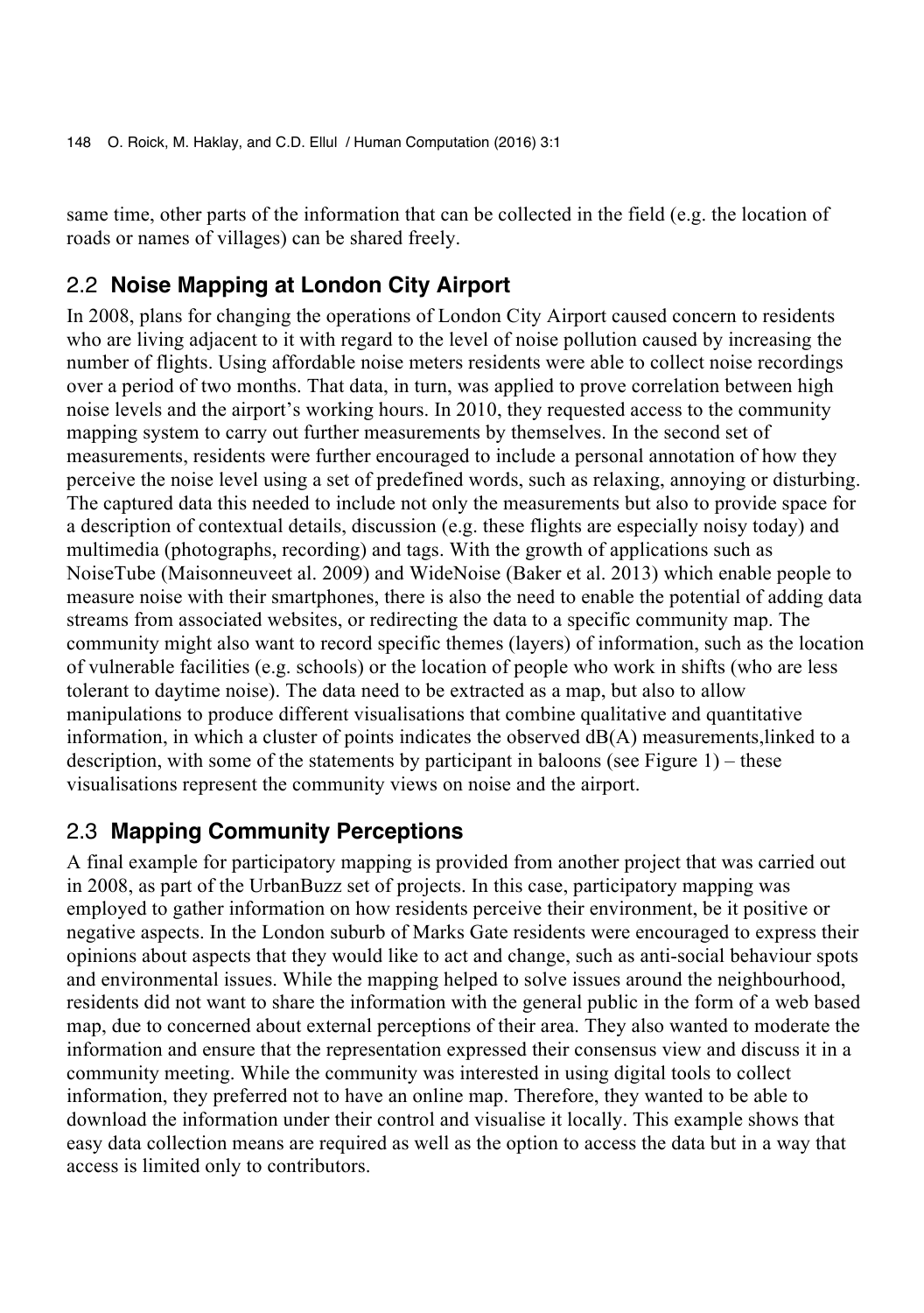

*Figure 1. Collaborative representation of noise in Royal Docks (design by Christian Nold).*

This use-case demonstrates the need for flexible data-structures and means to compile new sets of properties and their value ranges for each feature type, and the need to support creative visualisations and knowledge presentations by the participants.

# 3. **OBJECTIVES FOR AN OPEN PARTICIPATORY MAPPING PLATFORM**

Based on the characteristics and limitations of existing systems, the requirements derived from various community projects, and with an aim of developing a platform that will enhance the ability of organisations large and small to establish a robust platform for participatory mapping, we set out to develop a new platform, with a leading principle of 'open from the start' – knowingly choosing an open architecture based on an open-source stack of components. A concept note (on which part of this paper is based) was written in October 2014, containing an analysis of existing participatory-mapping platforms, an evaluation of requirements of different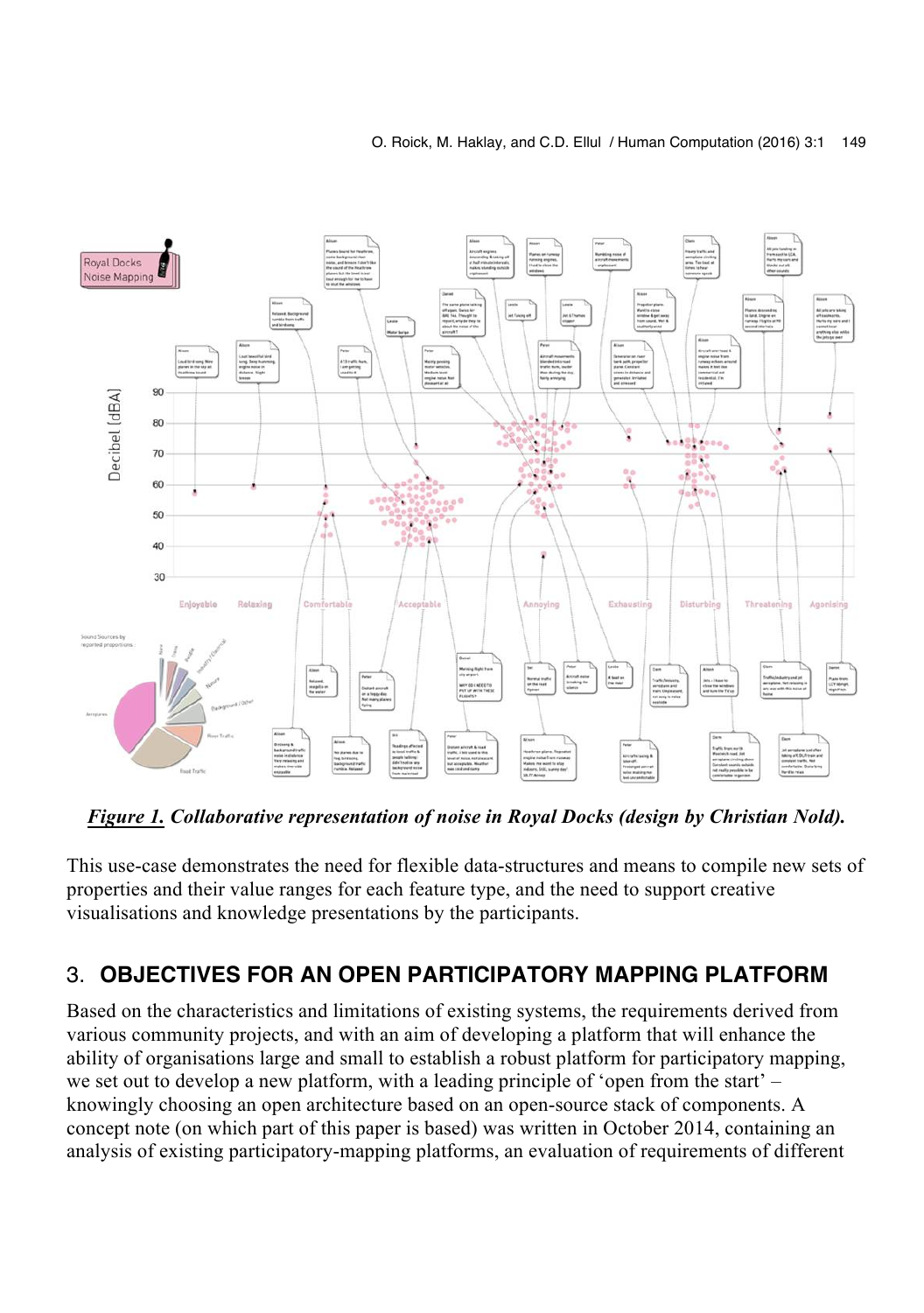participatory mapping projects and a proposal for an open architecture for the new platform. This concept note was shared with experts in citizen science and participatory mapping across the world to get feedback on our plans and to adjust our proposal according to the feedback we got by the end of November 2014. The time to consult the experts and gather feedback involved not only comments on the document itself but also various in-person and online meetings, which led to new insights that were then integrated into the concept note. Based on the final version of the concept note, we implemented a first prototype of the new system. This involved an evaluation of different possible software stacks that can be used as a foundation for development, the design of a data model and its implementation in a database schema and the implementation of server-side components including an open Application Programming Interface (API). The main objectives for GeoKey are covered in the following sections.

## 3.1 **Separation of client- and server-side components**

A clear separation of server-side components and client-side applications allows for de-coupling data storage and management capabilities from accessing applications. This model has been proven to be very successful in OpenStreetMap, especially in terms of rich set of end-user applications that rely on the same API, and supports creativity among developers, as well as adapting to local needs or specific local contexts. The separation provides the ability to create multiple front ends that interact with the underlying data in multiple ways. The GeoKey platform provides means to store, access and update the data, while the business logic is implemented on the client side. However, the following considerations have to be taken into account:

- 1. In order to completely decouple client and server, a stateless API design needs to be implemented. That is, the server has no information on the clients' current status. The server only provides access to data represented as a group of independent resources.
- 2. The server is responsible for managing conflicts and maintaining consistency and integrity of the data. For instance, if two users edit the same feature simultaneously, a versioned system is required that allows for reverting and resolving conflicts.
- 3. Security of the data and managing how data is being used and what are the rules to access and view it should also be managed by the server. Creators of the data shall have full control on how the data can be used and exploited afterwards.
- 4.

Representational state transfer (REST) provides means to implement clean separation of client and server side. Capabilities to access and update data will be provided through a platformindependent API based on standard HTTP methods. That way, a variety of different applications can be implemented that assist users in contributing new data, manage existing data or provide means to visualise and analyse information.

## 3.2 **Flexible data structure**

Participatory mapping aims at helping people to map out a large variety of topics. While the mapped features will have common properties – such as geometry, version number or the date of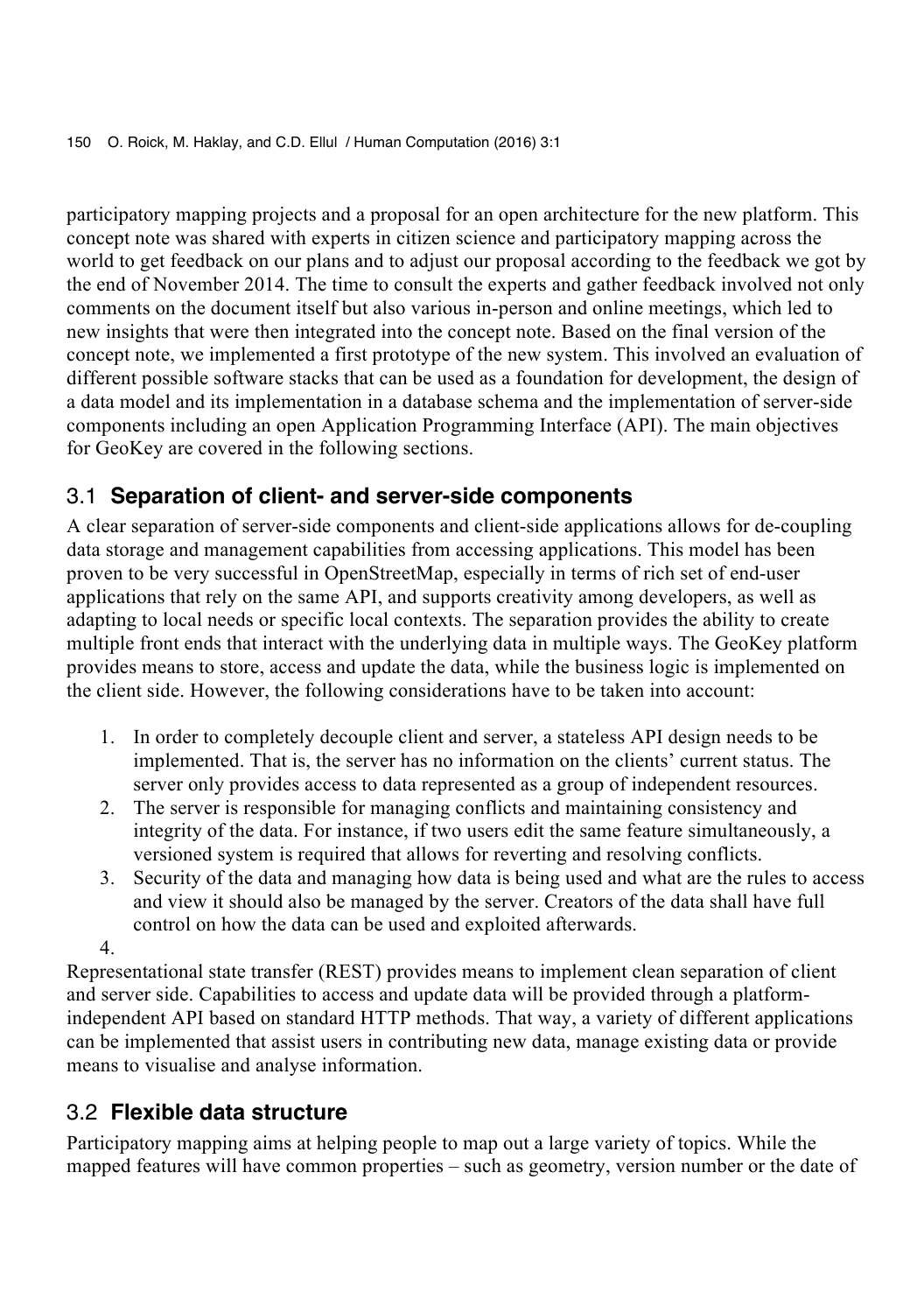last edit – the majority of properties that are to be stored for individual mapping projects cannot be foreseen at implementation time. A flexible tagging scheme similar to OpenStreetMap tagging, using key-value-pairs, is needed. That way, the amount and granularity of information attached to a geographic feature is completely up to the user (or, more likely in the case of participatory mapping, the developer of the front end applications). However, project administrators may want to ensure a certain level of data quality in terms of attribute completeness. Hence, the option to define a set of mandatory properties along with the required data type and the range of accepted values has to be provided by the system. Projects such as the ones mentioned in sections 2.1-2.3 demonstrated that some of the creativity in participatory mapping emerges from a group of participants deciding to use a common tag to describe their data, or create a local classification scheme that reflects local concerns.

Further, the system need to encourage rich annotations; e.g., recording observations, emotions and perceptions that help understanding characteristics of an object or a group of objects and facilitate discussion amongst contributors; for instance by enabling comments or attaching media objects (e.g. video note or audio note). Each object can be potentially linked to a discussion, which might mean a rich integration of information provided by a dedicated front-end application or by a third-party social networking system such as Twitter, Facebook, Instagram, or Ushahidi information provided through these different routes will all be associated with a GeoKey object or objects in a way that will allow their retrieval.

#### 3.3 **Flexible user-rights management**

A flexible set of options allows users and/or user groups to contribute, access and use the data of a project has been created. On one hand, administrators may select if contributed data should be entirely available to the public, restricted to certain users and user groups or entirely private. In the latter case, the data will be available for download through the administration interface only. Further, contributing data to a project or layer can be restricted in the same way. Additionally, access to data may be further constrained by the relation of user and object. If a user, who belongs to a certain group, creates an object, the same object might only be accessible and editable by other users of the same group. For example, in a project that focuses on gender-specific aspects, data created by women is then only visible to other women in the same project or, even more restricted, to a group of pre-selected participants. The initial preference has to be set by the administrator, but the decision as to whether the feature is available or not is entirely up to the user, who created the object in the database. It is recognised that the configuration of user management rights will require training and can be complex, and therefore special attention must be paid to the user interface and documentation that will support administrators, who might be workers at small Non-Governmental Organisations (NGOs).

In order to secure access to the API a robust user authentication and session management is required. A promising approach in this direction is the Oauth system, which applies secret tokens to grant an application access to an API.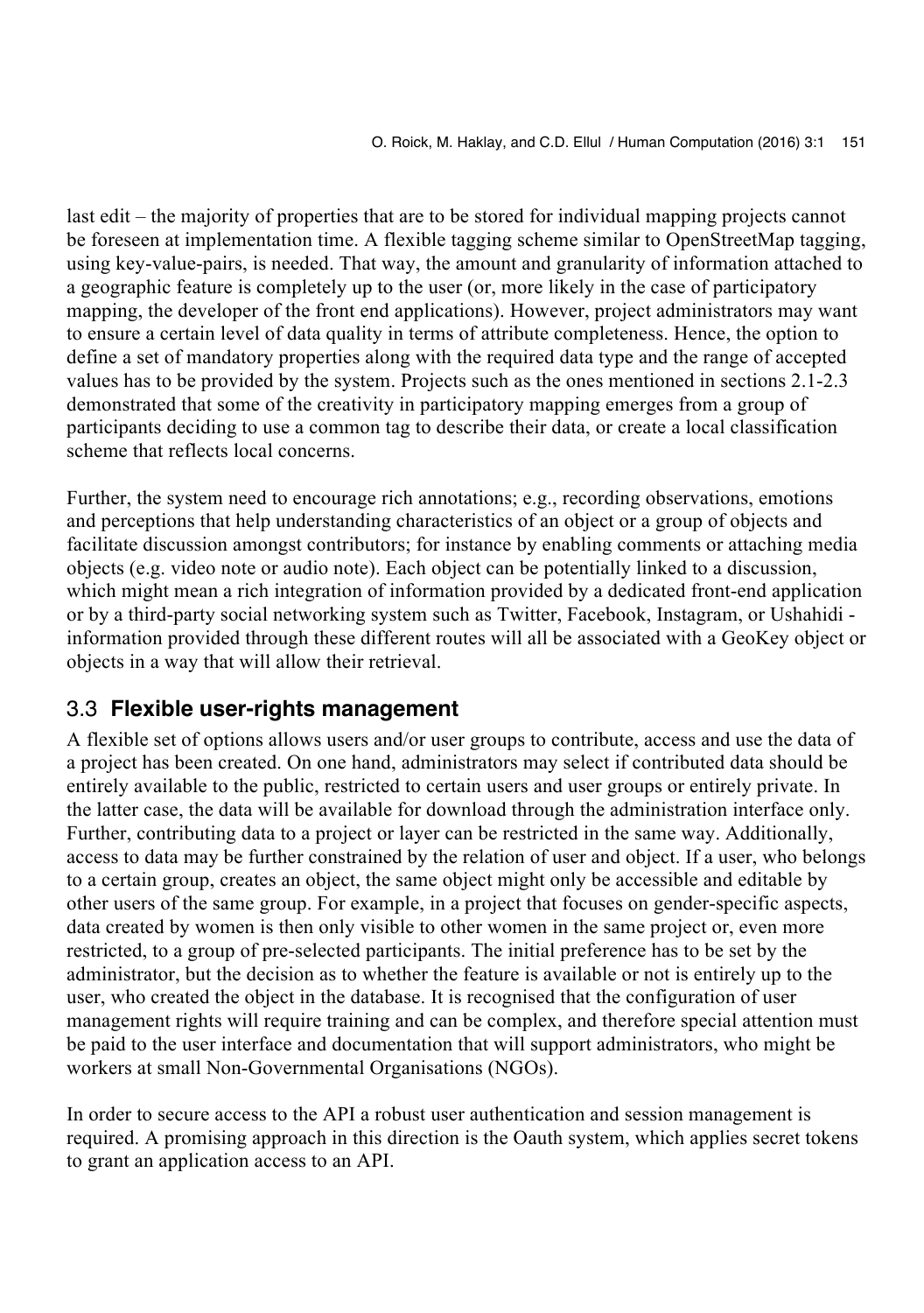#### 3.4 **Security**

In addition to granting users different levels of access rights, encryption of security sensitive data can be important to some data sets. Therefore, a means to encrypt data using SSL/TLS or an alternative technology is envisaged.

Additionally, some information requires even more secure encryption than SSL/TLS, for example highly sensitive information relating to poaching incidents or recording observations of an endangered species should be only available to trusted users. In addition to encrypted data transfer, we further aim at encrypted data storage. Encrypted data includes all sensitive information such as location, the properties of the feature, information on the creator of the object and the trusted users. This will most likely require a second database as the information will be encrypted on client-side and therefore will not fit into the data model of the standard data base.

#### 3.5 **Quality control, review and moderation system**

Participatory mapping encourages citizens with no formal qualifications in surveying or geographic information technologies to contribute and share data. In order to ensure a certain level of data quality, rigorous quality control is of the utmost importance in some cases (e.g. in the recording of land information). Collaboratively driven projects, such as OpenStreetMap or Wikipedia, have demonstrated that – despite the lack of formal qualification of contributors and the absence of formal quality control guidelines – the information available through such services is in general reliable. This is due to the large number of contributors who leverage the simple reviewing and editing tools these projects provide to improve the quality of initial contributions. In particular, in OpenStreetMap, users that are familiar with a certain area contribute their local knowledge to correct mapping errors and increase attribute accuracy on feature level.

For GeoKey, a set of tools that allow for reviewing and editing contributed data can be built on the platform. Users will be able to recommend a feature for review if they think accuracy has to be improved. Other registered users within a project are then informed about the feature in question and can decide if they want to fix any errors. Further, users will be able to comment on features and also on layers to enrich the data with personal opinions and perceptions at that location. Using the same system, a formal moderation process can be implemented for any contribution. In contrast, in some cases review and quality control of the data is not required. For instance, a community that makes up information (for a scavenger-hunt game, for instance) does not require quality control as the information cannot be verified in any way. Therefore, information down to the feature level is required to indicate whether the feature should be occasionally reviewed by other users.

#### 3.6 **Easy-to-use Administration**

In order to enable even technical laypersons to create and administer new projects as well as to contribute data, a highly usable and easy-to use administration user interface is provided. This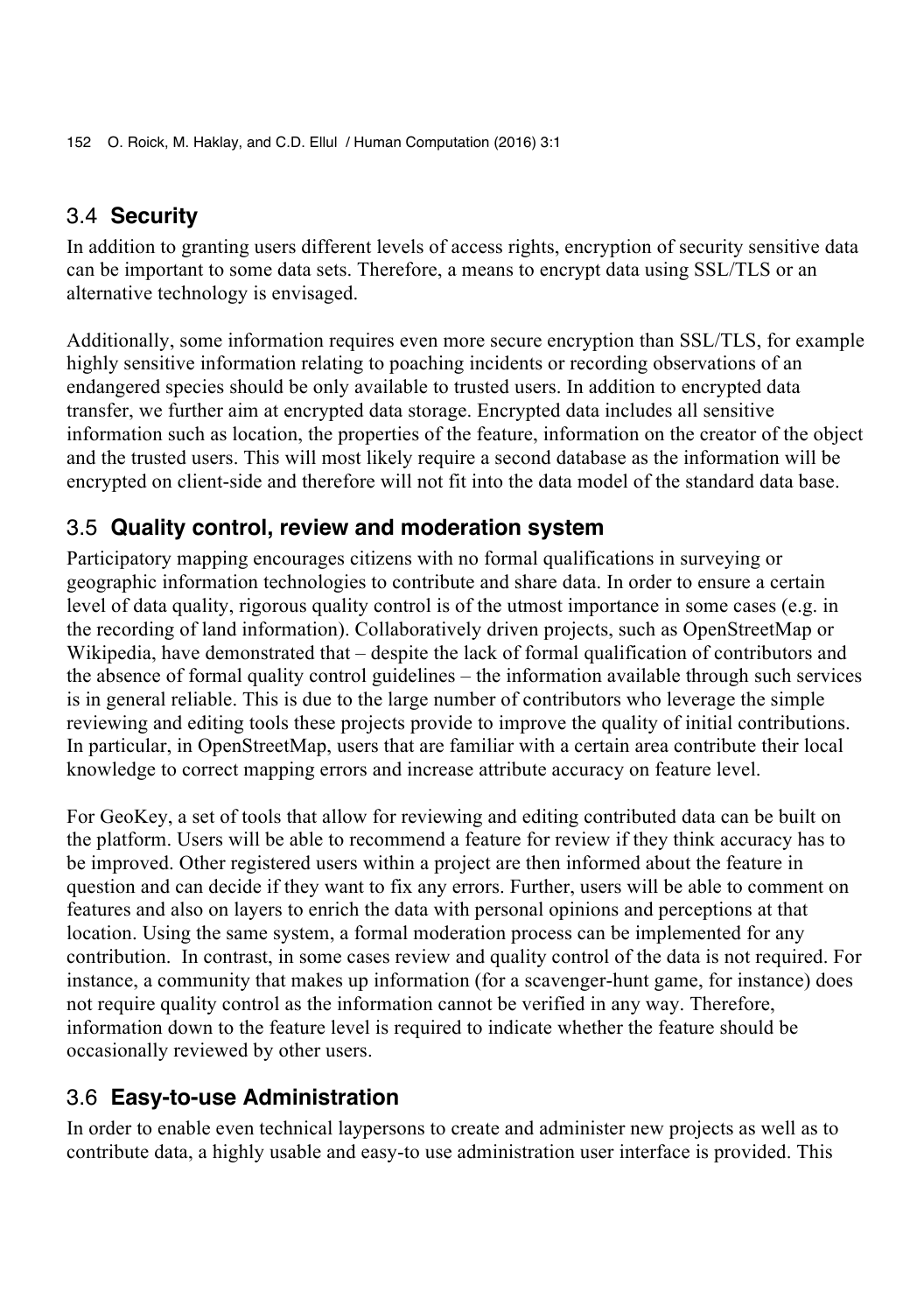user interface helps people to set up and administer projects, including management of user groups and accessibility of data. Further, a query builder is envisioned, that allows for preparing database queries to create custom views of the data. The administration interface supports the design of data capture protocols, allowing data to be captured as text, numbers, multimedia files, and data streams from sensors. The administration interface is also designed to simplify the interaction with other systems, so that for each project it is possible to plug-in a suitable connectors to additional systems.

Additionally, the system can be extended to enable user authentication through different thirdparty services, such as OpenID, Google, Twitter or Facebook to simplify registration and authentication processes.

## 3.7 **Supporting a wide range of analysis and visualisation**

While the system should be mostly focus on back-end functionality, with data management capabilities, including user authentication and moderation, and the other functions described above, it should also facilitate the use of information by other applications and by its end users. Therefore, while it the system does not include visualisation capabilities, it stores parameters that can facilitate the visualisation and analysis across multiple platforms and devices. For example, the information about the icons to represent a class of information (e.g. monitoring site) and the colour that will be used for the representation of lines and polygons can serve a range of visualisation tools, and is therefore stored within the GeoKey database. The public API ensures that data can be extracted so it can be used in statistical analysis and visualisations using tools such as such as R. This can be facilitated by using standardised data formats.

## 3.8 **Licensing**

Licensing is a two-fold issue when implementing and running an open platform for participatory mapping. Firstly, GeoKey is released as an open-source product that can be forked and further developed by other parties and deployed and run on their own server. Therefore, GeoKey is released under an appropriate open-source software license that allows for redistribution as well as advancement and refinement of the code-base. However, in some cases the project will need to be integrated with commercial products. Therefore, the licensing framework that was selected is one that also allows for proprietary developments (Apache License version 2.0)

More critical is the choice of licensing of data contributed to the system. The creator might want to decide whether the data she contributed shall be public domain or is subject to further restrictions such as required attribution or share-alike distribution. The licenses provided by Open Data Commons might help to achieve the requirements. This will complicate the creation of the project within the system, as some data might be just out of bounds (e.g. the community deliberately don't want it to be shared outside the context of its original collection) while other pieces of information should be shared freely through systems such as OpenStreetMap. The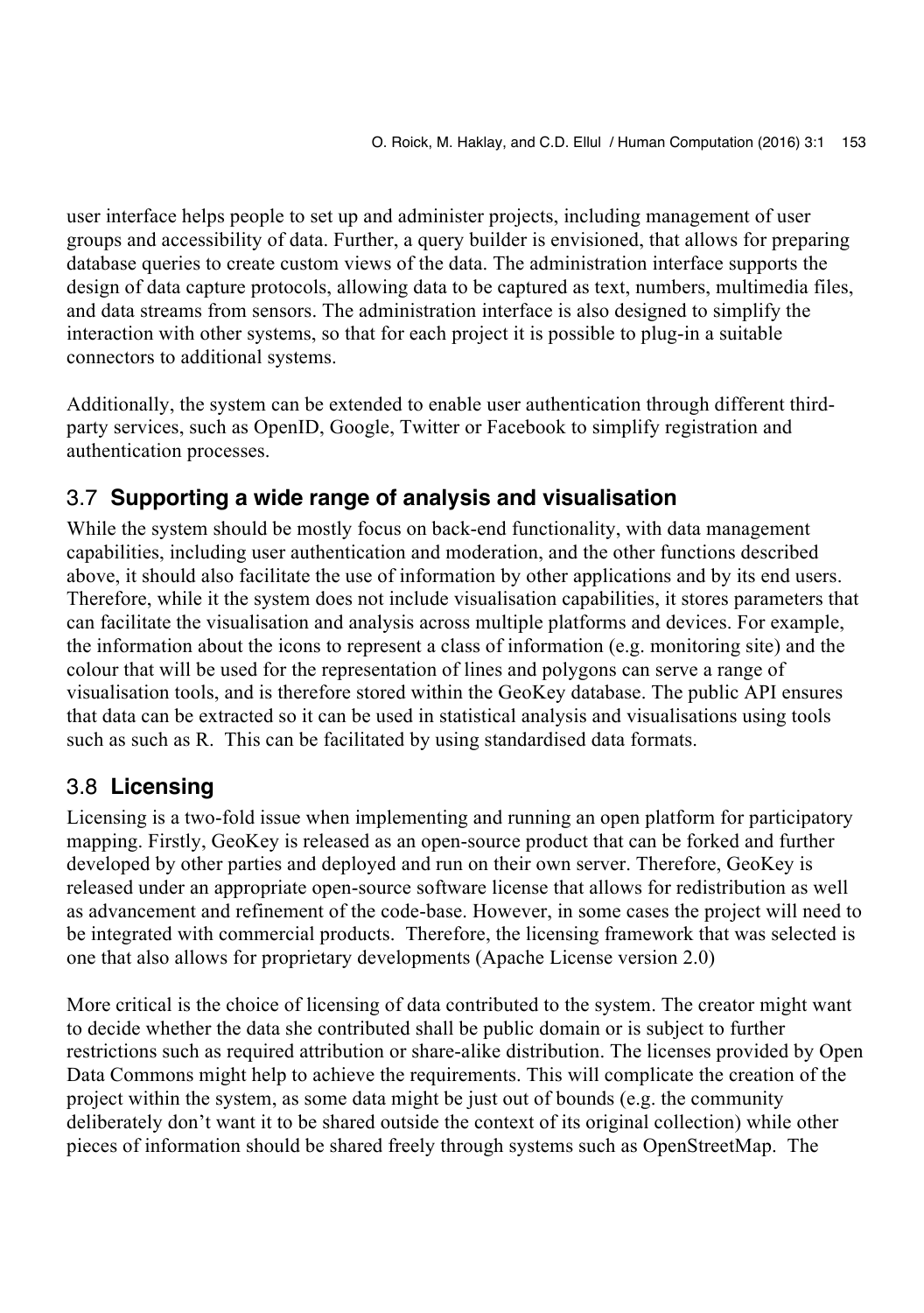system will therefore require a catalogue of data licensing frameworks that can be associated with different data layers and objects.

## 3.9 **Accessing and Re-Using the Data - Automated Metadata**

Metadata (data about data) is fundamental to ensuring the appropriate use and re-use of a dataset. It describes how a dataset was captured, which tools were used and for what purpose the data was originally designed. Understanding this facilitates a user's understanding of the limitations of the results of any subsequent analysis. Traditionally, metadata is captured to a standard such as the EU INSPIRE project's use of ISO-19115 and ISO-19119 (INSPIRE 2011), and requires extensive effort to create and maintain, as well as being complex to create and use (Poore and Woolf 2010, Rajabifard et al., 2009). Capturing extensive metadata is also not feasible in a Community Mapping project, where users will not have requisite expertise or time required for this task. As a proxy for this information, knowing who captured an item of data, and when, when the data was edited and by whom, and perhaps which device was used provides an opportunity to develop the concept of a 'trusted' user  $-$  i.e. a person or group of people who the community themselves knows will produce data that is 'fit for purpose'<sup>1</sup>. The 'purpose' for which a dataset is captured can be obtained from the project description.

## 3.10 **Accessing and Reusing the Data - Search Functionality**

Community mapping is not only about capturing data, but also about making use of the data to support decision making and advocacy within and beyond community groups. Thus, making the data accessible and re-usable is a fundamental component of any platform. GeoKey offers flexible search tools that mimic the approach taken by Google (and hence to which end users are accustomed) by allowing free text search. This is however combined with user access rights to ensure that users are only presented with information to which they have access rights. Users are also permitted to download their own data as a matter of course.

## 3.11 **The Importance of Building a Community Identity**

The combination of user rights, easy administration, search tools and quality control and moderation, and security permit a final aspect of GeoKey's functionality – the ability to allow front end developers to build a community, which is fundamental to the success of any project (Ellul et al 2009). The flexible data structure means that each community can define features for the map in their own way – for example, while many groups may wish to represent an entity called "local organisations", the information they would like to store about these will differ (and could include anything from name, e-mail address, contact details, opening hours, volunteering terms, funding sources, and organisation type). The GeoKey approach allows each group to define their own data structures, and group these together as projects, which is key to the bottom-

<sup>&</sup>lt;sup>1</sup> The concept of 'fitness for purpose' is used when considering data quality and acknowledges that a dataset captured for one specific reason (e.g. to understand personal exposure to pollution) may not be suitable for another purpose (e.g. to generate a pollution map of a city)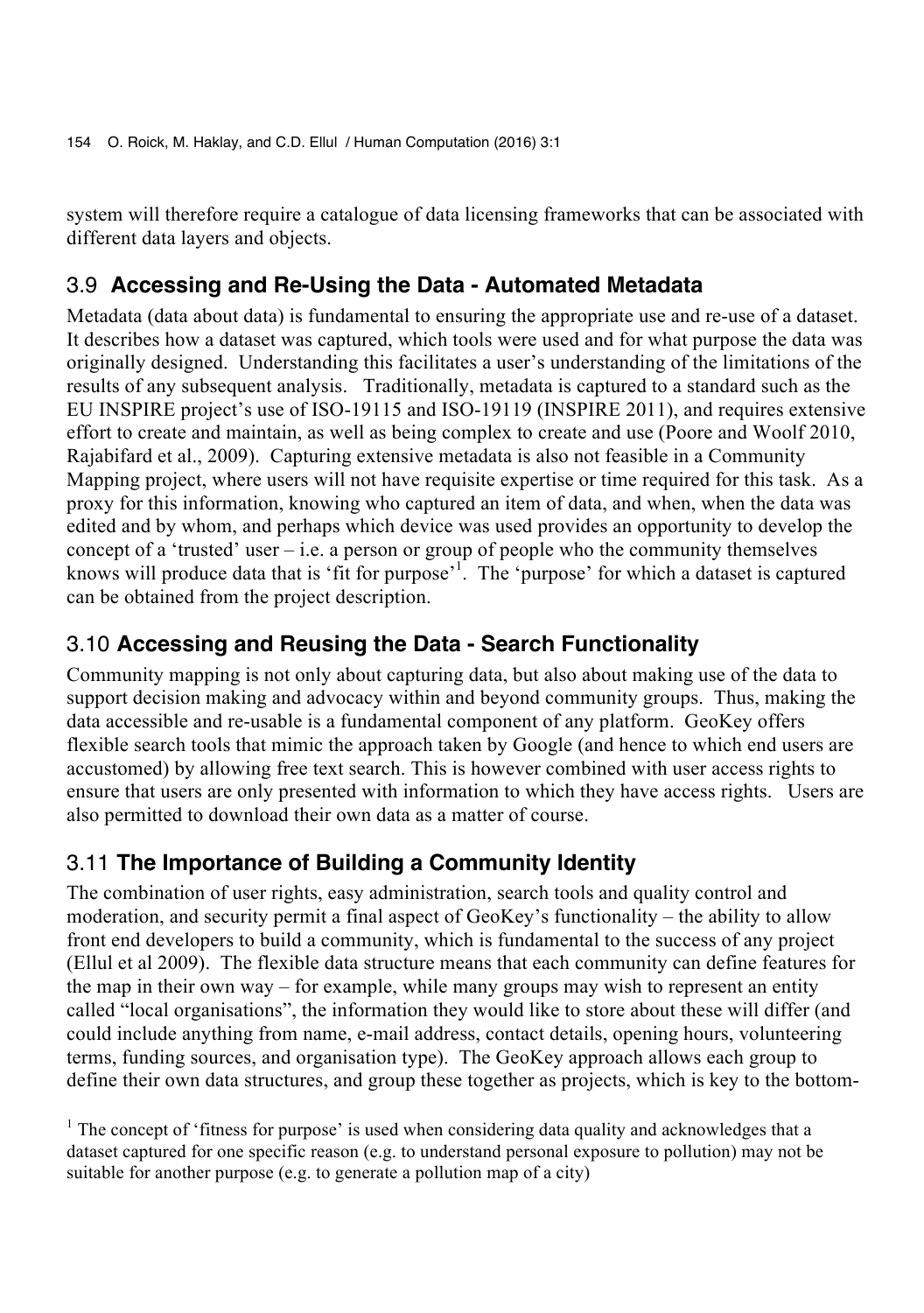up approach that drives community mapping. Similarly, custom user-rights can be configured as part of the administration set up process - some groups may require that all data is moderated, with nominated moderators, with others having automatic approval of data. The separation of front end and back end functionality allows developers to build their own custom, front-end tools and easily integrate these into existing project websites.

## 4. **GENERAL SYSTEM ARCHITECTURE**

To achieve the desired objectives, an extensible system architecture described below was developed for GeoKey. For a documentation of the current state of the underlying data model and the API, please refer to GeoKey github repository, (https://github.com/ExCiteS/geokey/ ).



*Figure 2. System API architecture consisting of data storage, a core API and several connector modules.*

The general system design (Figure 2) separates server-side components, including data storage and dissemination interfaces, from client applications, which access and alter the data through the interfaces. That way, we guarantee a flexible and platform-independent way for a variety of different applications to access the data. At the core of the back-end components is a relational database system with geospatial capabilities that keeps all information relevant to run the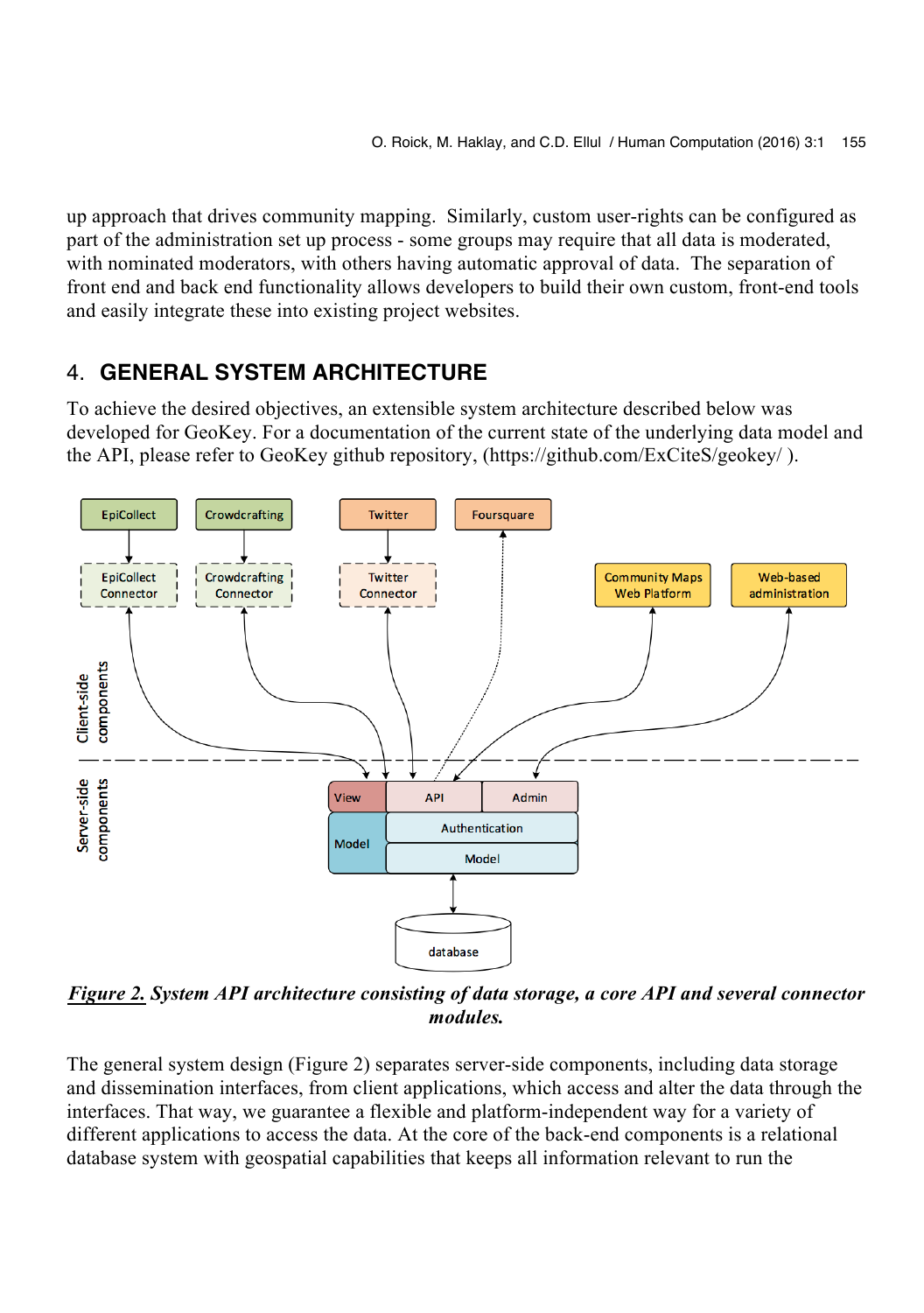platform. That includes information on projects, the categories created by users, the contributions, comments and links to uploaded files. The database system needs to provide means for storing and querying geographic geometries and also include features of schema-less databases to accommodate for flexible store data in a flexible manner.

Business logic is implemented on top of the database. The model and authentication tier act as gateway between the database and API or web-based administration. The model describes the components of the data design and provides basic functionality for creating and managing the instances of the model components. The authentication tier authorizes the requesting user (either requesting through the API or through the web-based administration tool) and validates requests against the permissions granted through the user groups.

The web-based administration tool provides a user interface to set up and manage community mapping projects. This includes creating projects, their data structures consisting of categories and fields as well as setting up user groups and the respective permissions.

The API provides access to the system for third-party applications, such as EpiCollect which supports the creation of mobile forms for field data collection, Crowdcrafting which supports human computation and classification tasks and can be used to classify and verify information that was collected by participants, or social media, like Twitter. API functionality focusses on accessing, creating and updating and deleting data contributed to the platform (e.g., Features and Observations). It does not provide sophisticated management capabilities, such as creating and altering projects or views. This decision was made in order to keep the API as simple as possible and reduce security risks that are introduced when opening up a platform through an API.

A separate element of GeoKey implementation provides a generic API that allows for access and management of the data stored in the database and is implemented as a set of HTTP resources following the REST paradigm. HTTP methods GET, PUT and DELETE are employed to provide means to access and manage the data. The resources will be defined as a set hierarchical of URLs following a scheme. The listings of projects, layers and features only include data the user is allowed to view and access. The user has to provide authentication credentials or a session key with the request. Otherwise, only public information will be returned.

By default, information is exchanged using JSON, since it is a widely adopted and readable format to encode structured information with a small-size footprint. In addition to JSON, other formats, such as XML and CSV are supported, to allow integration with GIS.

On top of this core API, connectors are implemented that serve as interaction point between thirdparty applications (such as Twitter, Facebook, Instagram etc.) or specialised applications, for instance, apps on mobile phones such as EpiCollect. The connector modules employ the HTTP resources to access and store data in the system on one end and to retrieve information from the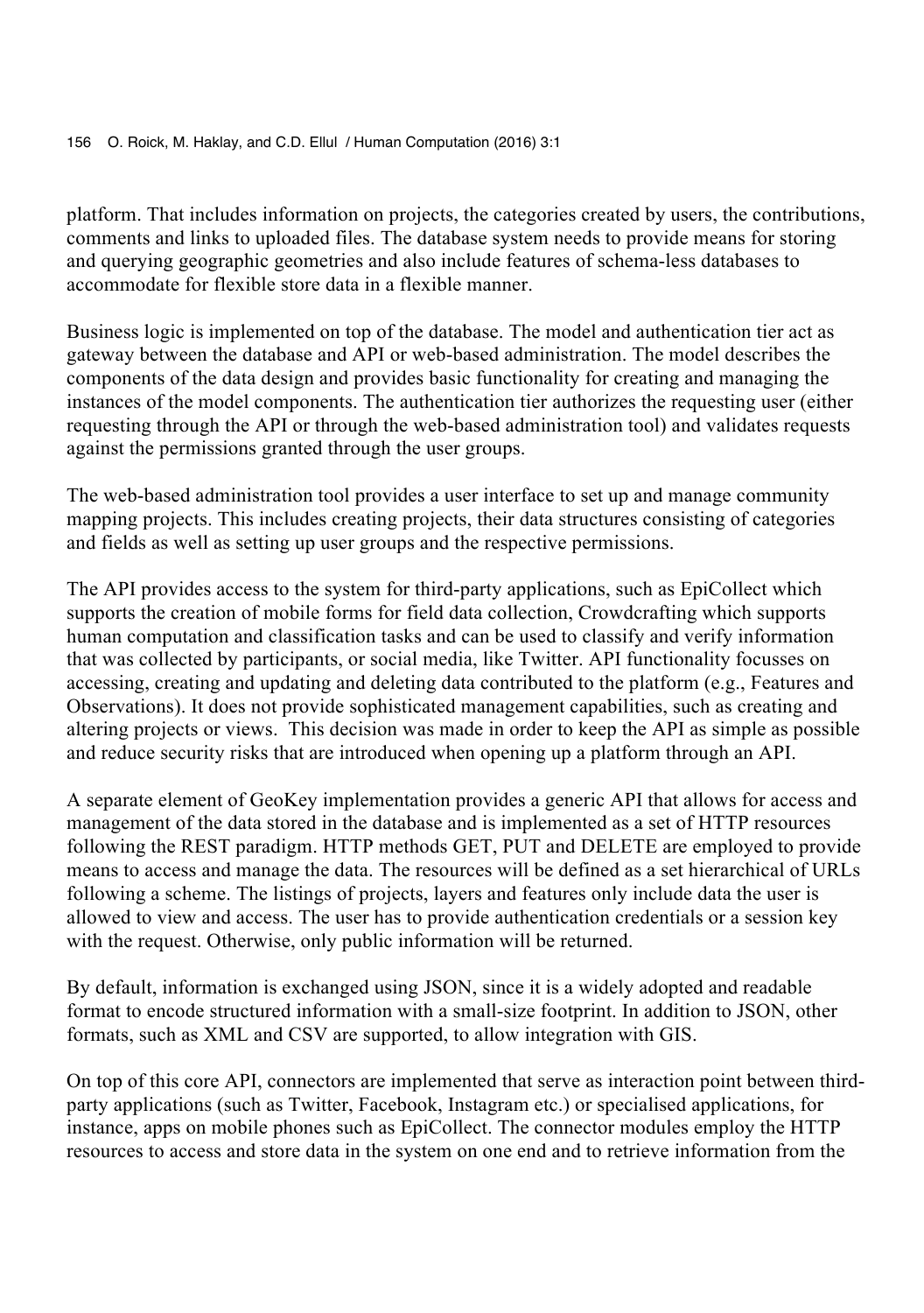connected service on the other end. However, some projects may rely on data that is not supposed be integrated into the platform or on an integration that is not feasible. In that case, the system may provide a pointer or external link to another data source that can be utilised when necessary. For instance, some social media sites do provide access to the data through their own APIs but prohibit storage in external databases, such as the case of Foursquare. This might be also the case where a certain observation is linked to a feature in OpenStreetMap's database. In this context, the notion of linked open data provides a promising approach to implement these links. An observation contributed to a participatory mapping project can be directly linked to a Foursquare venue or OSM feature. This is accomplished by treating both the observation and the Foursquare venue as a web resource, which is identifiable through an individual URL, and a link between both resources encoded as a RDF tuple.

In addition, GeoKey provide means for importing data or linking to external systems, such as ArcGIS Online. Another possibility is the use of citizen science platforms such as CrowdCrafting to carry out a data classification or analysis task on data that was collected on the main platform. Further, on top of the core API client applications can be implemented that focus on visualisation and analysis of the data, such as Mapping for Change Community Maps.

# 5. **DISCUSSION AND CONCLUSION**

Within the framework of participatory mapping, the process of learning is done through participation in the activity and sharing information with other participants, as well as through participation in the analysis of the information. For example, Figure 3 shows the feedback session at the end of community-led air quality monitoring in London. While, the full case study is described elsewhere (Citizen Cyberlab 2015), of relevance here is the fact that the community mapping system that was used to share the information with participants is built using GeoKey. GeoKey has been used to manage all the information that was collected by a whole range of communities across London (see https://communitymaps.org.uk/#/project/26), including the group that has participated in the meeting.

As participatory mapping aims to be an inclusive practice, it is important to ensure the engagement of participants with varying levels of technical capabilities. The types of learning that can be expected from users of GeoKey include learning about the use of applications such as EpiCollect, learning about the process of data collection in a systematic way, learning about the use of the community mapping systems and the development of spatial literacy regarding the area in which the observations were taken. This is coupled with knowledge about sharing the information with other people. As Figure 3 vividly demonstrates, participants are animated and focus on the information that is presented to them and are able to link the information that came from the scientific sensing of their environment with their own knowledge of the area, perceptions about traffic and other sources of pollution and their understanding of the mapping.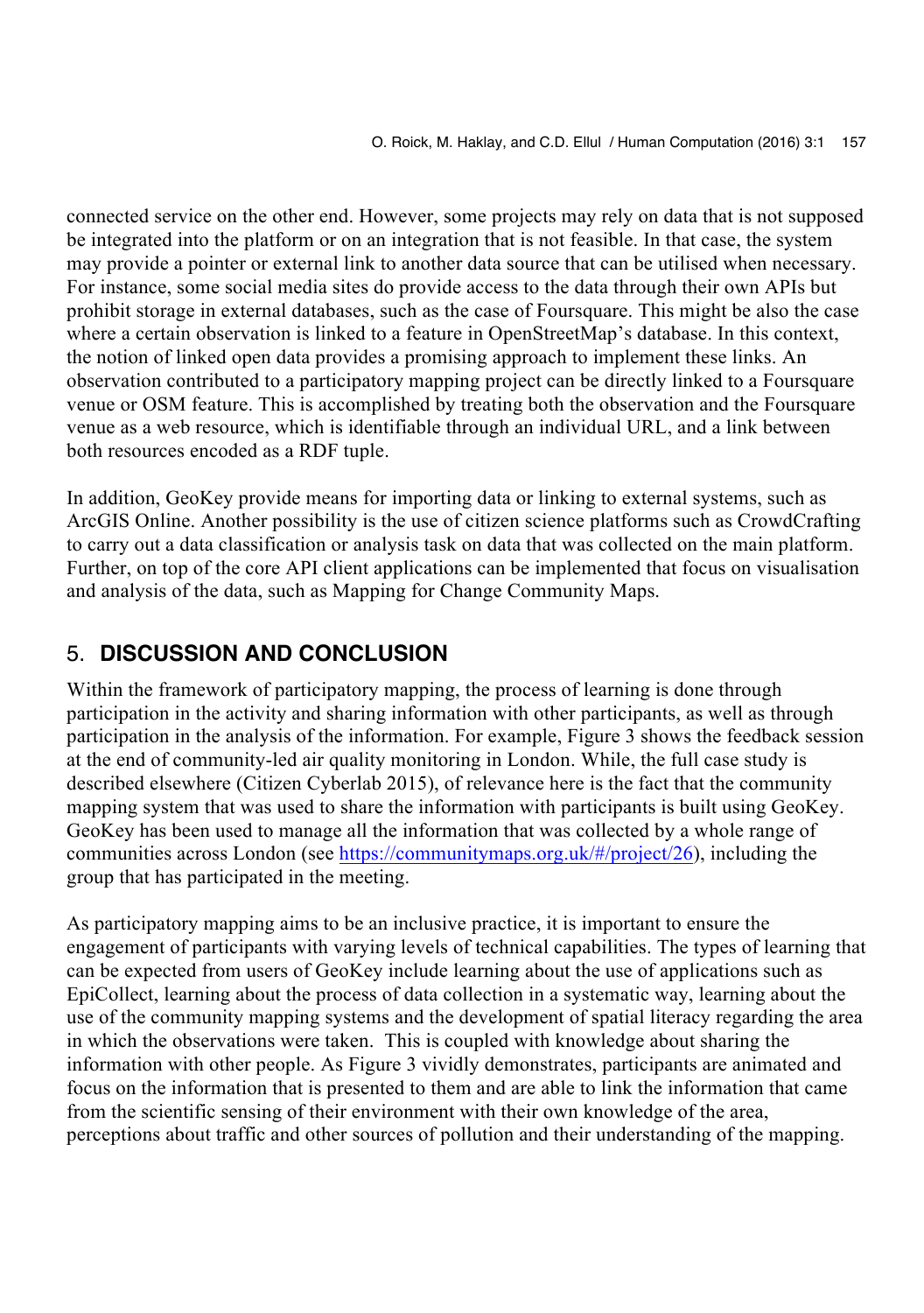The paper maps, which are based on information that was exported from GeoKey, provide another form of visualisation and discussion of the information.

The opportunities to annotate information that was recorded by sensors, as well as make decisions related to where to position and use them, are ways in which the practice of participatory mapping invites any participants to explore what they are interested in and what are the research questions that they would like to explore. Although GeoKey primary aim is to support participatory and community mapping, the practices within which it is embedded and used supports creativity and learning in informal settings, and the platform provides the flexibility to support learning activities in many ways. There is also an opportunity to link GeoKey to learning platforms through the creation of connectors which will share information that was collected on GeoKey on systems such as virtual learning environments (VLE).

In summary, we have described in this paper both the rationale and the architecture for an infrastructure for a participatory mapping and science platform, and demonstrated how the objectives can be implemented in a modern, three tier architecture that supports both qualitative and quantitative information. The development of GeoKey as an Open Source platform which was open from the start is aimed to allow it to be suitable to a wide range of applications and contexts. The future directions of GeoKey development include a comprehensive implementation of the functionality that was described above, as well as a dedicated effort to increase the range of applications in which it is used and increase the developer community that use the system. To achieve this we need to ensure that the system is well documented and easy to use.



 **Figure 3. Participants use Community Maps (at the back) and paper maps to understand air quality in their area**